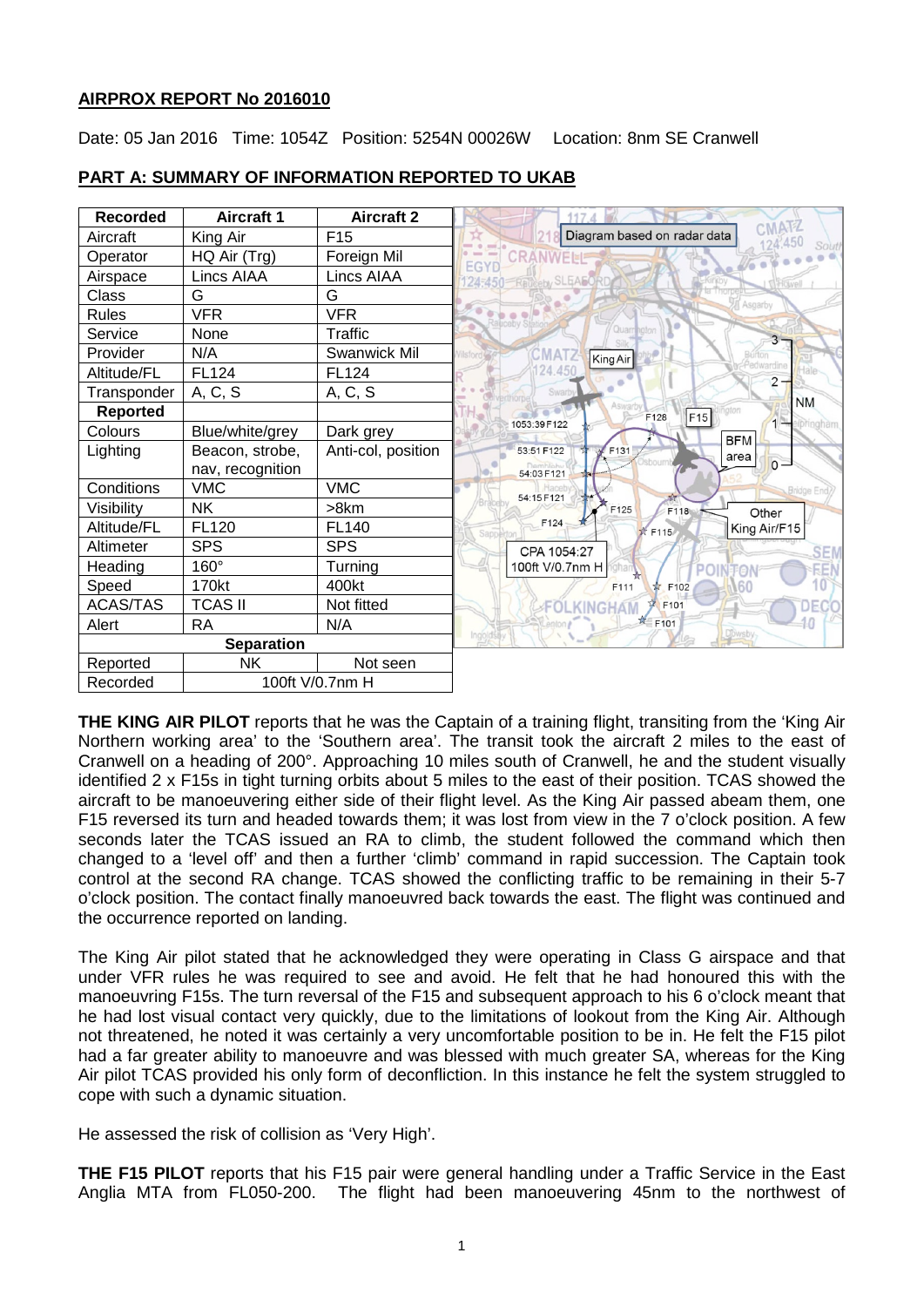Lakenheath for 30 minutes, conducting 1v1 Basic Fighter Manoeuvres. At 10:53:00, the two F15s began an engagement at FL180, descending rapidly. One of the F15s received Traffic Information 25 seconds later, '[C/S], traffic northwest 2nm FL140, track south. Further traffic south 1nm FL100'. This was the first time the F15 flight was notified of the factor traffic. At the time of the call, the F15s were descending through FL140. Due to radio traffic and task saturation, the crews only assimilated the traffic being north of their position, and did not perceive the altitude of the traffic. The lead F15 terminated the engagement, reversed turn direction and started a turning re-join at FL 110 to return to Lakenheath. Neither F15 crew was visual with the King Air. The F15 flight was asked by Swanwick if they were visual with the King Air traffic. They replied that they were not, and were instructed to maintain FL110 for deconfliction until further notice. On landing, the F15 crews were notified that there were 2 King Airs, whose pilots had perceived a potentially dangerous situation from their onboard TCAS system and visual acquisition of the F15 flight. The F15 pilot noted several contributing factors: the King Air pilot did not to utilize a Swanwick service or manoeuvre away from known TCAS hits at range; Swanwick did not provide timely advisory calls due to radio congestion and, once the King Airs were identified as factor traffic, did not repeatedly voice concern; the F15 systems did not pick up the King Airs; and the F15 crews did not stop manoeuvering upon receiving radio calls from Swanwick to enable positive deconfliction.

**THE SWANWICK MIL CONTROLLER** reports that he was in the East Tac left position, working the ICFs and an operating frequency. He had a Tornado formation on the operating frequency, a USAF transport aircraft inbound to Mildenhall and the F15 flight and a singleton Tornado on another operating frequency. The Tornado formation were conducting GH east of Marham to avoid the F15 flight, which was conducting GH to the west of Marham in the Cranwell area. Marham called for coordination; the line was hard to hear so the controller passed the line to the Planner as he finished taking a handover on the single Tornado. The Tornado had been handed over for an AAR towline but was informed the tanker wasn't airborne and so the pilot elected to go to north Wales via the Litchfield corridor. The Tornado route was being amended for this change of plan when the controller looked over at the F15 flight, at FL110, and called traffic north of them at FL130 and south of them at FL100. A couple of minutes later a King Air pilot called and asked if Swanwick Mil were working traffic conducting GH in the Cranwell area. The controller informed him of the F15 flight and was asked if they had 'embellished [intercepted] him'. The controller asked the F15 flight whether this had occurred; they said no, and requested RTB.

He perceived the severity of the incident as 'Medium'.

**THE SWANWICK EAST PLANNER** reports operating during a particularly busy period. At around 1100, the King Air pilot called to ask the TAC L if she was working a pair of F15s near his location. The F15 flight were general handling in that area in the block FL050-FL200 on a Traffic Service. The King Air was called to the F15 flight iaw Traffic Service rules, albeit slightly late. At the time of the incident, East was a busy sector with 2 TACs and a Planner. The Planner only became aware of the situation when the King Air pilot called to ask if they were working the F15s.

He perceived the severity of the incident as 'Medium'.

**THE SWANWICK MIL SUPERVISOR** reports that the East Sector was particularly busy with F15, Typhoon and USAF over-flights. He had been busy with administration tasks for much of the morning, dealing with airspace requirements and trying to provide suitable deconflicting tanker slots for later that day. He heard the King Air pilot free-call the East sector but didn't think anything of it (although he didn't hear the initial call due to the Supervisor frequency being set low due to ambient noise issues in the temporary operations room). The East Planner called to point out the King Air, whose pilot he believed had just called to complain about being embellished by a pair of F15s. The Supervisor asked the TAC controller to confirm on RT whether the F15s had embellished the King Air to which they responded 'negative'. After speaking to the King Air pilot, the Supervisor conducted a radar replay: the King Air was called to the F15s at 10nm, while they were performing GH manoeuvres. The formation and King Air then continued in a non-threatening manner to operate in the area and required no further traffic update. It was evident that the TAC controller had been monitoring the situation because attention to the labels was carried out and review of the situation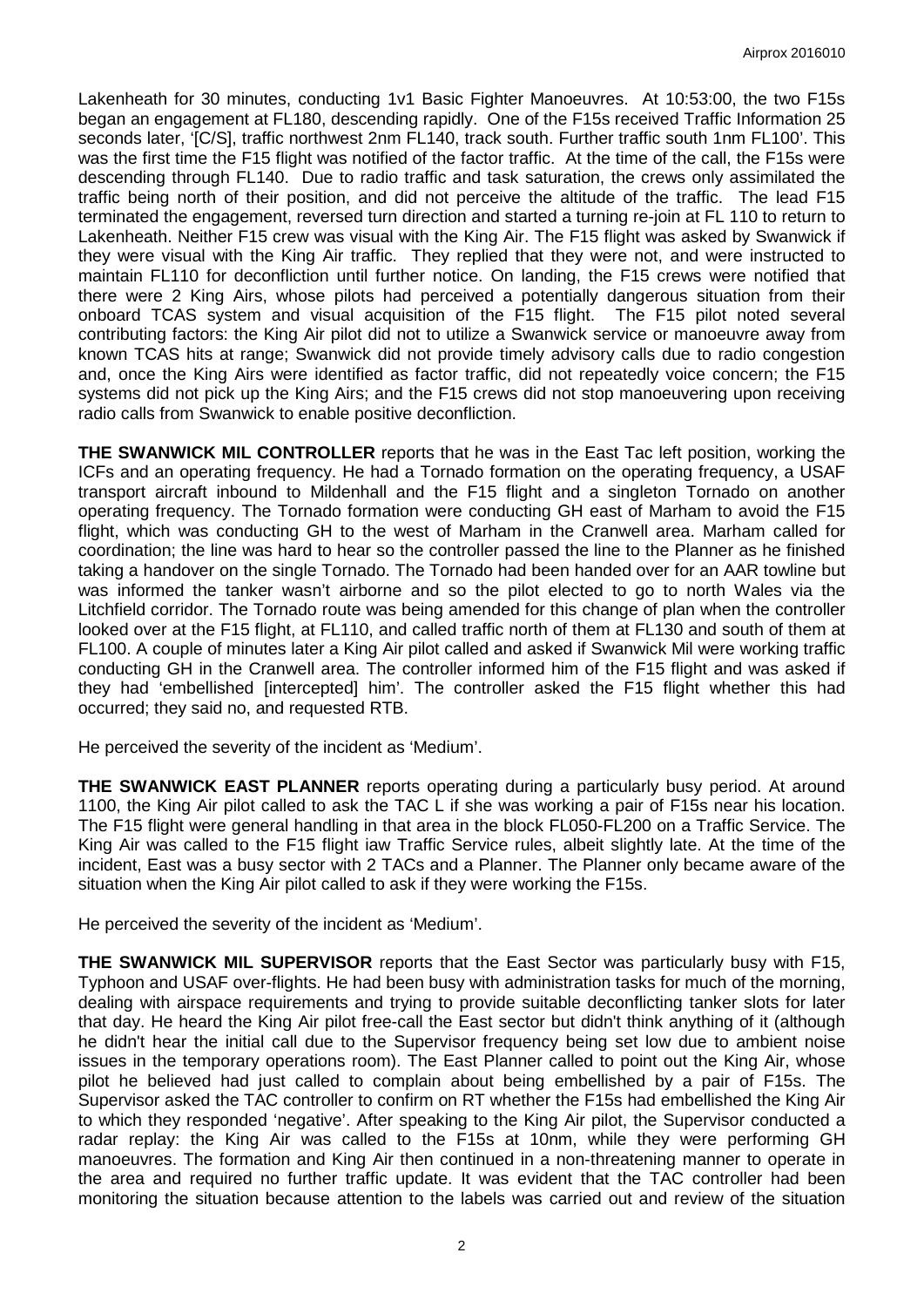conducted. At a point where a Marham callsign came onto frequency, a few lengthy transmissions were received and made. The F15s and the King Air changed headings and introduced a more visible threat. The TAC controller was unable to transmit due the Marham pilot's transmission and immediately called the 2 King Airs to the F15s when able; one at 3nm and the other between 3 and 4nm. The F15 pilots responded to the information but continued their descent.

### **Factual Background**

The weather at Cranwell was recorded as follows:

METAR EGYD 051050Z 14007KT 5000 BR BKN003 08/07 Q0984 YLO2 BECMG 8000 BKN005 YLO1=

#### **Analysis and Investigation**

#### **Military ATM**

An Airprox occurred on 5 Jan 16 at 1054, 8nm to the southeast of RAF Cranwell. The incident took place between a King Air, not in receipt of a FIS, and an F15, under a Traffic Service with Swanwick Mil.

A portion of the transcript between the Swanwick controller (SWK), the F15 formation and the King Air is reproduced below:

| <b>From</b> | To              | <b>Speech Transcription</b>                                                                                                                                                                    | Time     |
|-------------|-----------------|------------------------------------------------------------------------------------------------------------------------------------------------------------------------------------------------|----------|
| <b>SWK</b>  | F <sub>15</sub> | [F15 flight C/S] traffic northwest two miles tracking south, flight level<br>one two zero, further traffic south, tracking south one mile flight level                                         | 10:53:19 |
|             |                 | one hundred                                                                                                                                                                                    |          |
| King Air    | <b>SWK</b>      | Swanwick [King Air C/S]                                                                                                                                                                        | 10:55:28 |
| <b>SWK</b>  | King Air        | [King Air C/S] Swanwick Mill, pass your message                                                                                                                                                | 10:55:33 |
| King Air    | <b>SWK</b>      | Swanwick [King Air C/S] I'm er well south of Cranwell this time, are you<br>working a pair of F15s in this area?                                                                               | 10:55:36 |
| <b>SWK</b>  | King Air        | [King Air C/S] affirm, there's a [F15 flight C/S], they're in the block flight<br>level five zero, flight level two hundred                                                                    | 10:55:42 |
| King Air    | <b>SWK</b>      | Er yeh could you let them know I do not appreciate being embellished<br>and being descended rapidly upon when I have zero visibility and I<br>would like them to give me a call when they land | 10:55:49 |
| King Air    | <b>SWK</b>      | I have almost no visibility behind the nine o'clock on my aircraft so<br>them rapidly approaching and descending is hugely unappreciated                                                       | 10:56:03 |
| <b>SWK</b>  | King Air        | I'll pass it on                                                                                                                                                                                | 10:56:11 |

The Swanwick controller passed Traffic Information to the F15s with 2nm lateral separation and over 5000ft in height separation when 1 minute and 15 seconds prior to CPA. The controller had been involved in calling traffic to other callsigns immediately prior to updating the F15s. The F15 crews then entered a period of high energy manoeuvres prior to splitting. The F15 crews commented on their report that they were not visual with the two called tracks. Had the King Air pilot called Swanwick earlier for a Service, he could have received information on the F15s.

## **UKAB Secretariat**

The King Air and F15 pilots shared an equal responsibility for collision avoidance and not to operate in such proximity to other aircraft as to create a collision hazard<sup>[1](#page-2-0)</sup>. The other F15 in the pair passed above and behind another King Air, approximately 3nm south-southeast of the Airprox position, shortly after CPA.

 $\overline{\phantom{a}}$ 

<span id="page-2-0"></span><sup>1</sup> SERA.3205 Proximity.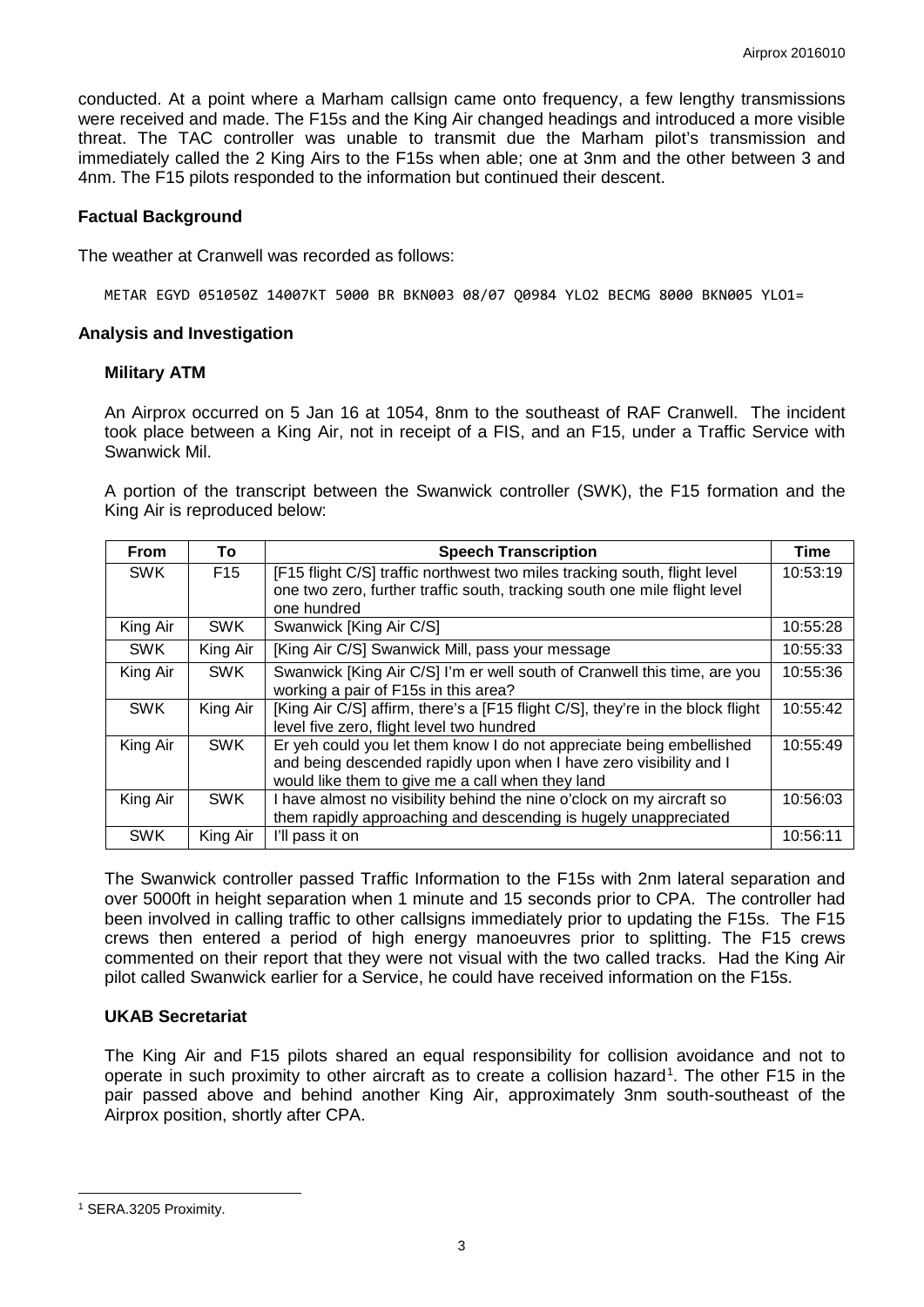## **Comments**

### **HQ Air Command**

This situation took place in Class G airspace where the pilots of both aircraft have **a**n equal responsibility for collision avoidance. The F-15s were provided with some early awareness of the King Air from Air Traffic Control but did not see the King Air and continued with their manoeuvring. The Swanwick controller was unable to update this information due to workload and other users on frequency. The King Air did see the F-15s both visually and via the TCAS, and the TCAS did provide some deconfliction advice when the F-15s were behind the King Air and no longer visible. Whilst one could question whether transiting an Area of Intense Aerial Activity without an Air Traffic Service is wise, had the King Air pilot been on the same frequency it is unknown whether any Traffic Information would have enhanced his situational awareness. Had TCAS or some other Collision Warning System been fitted to the F-15s, it may have helped cue them to visually acquire the King Air following receipt of the traffic information. Finally, it should never be assumed that another aircraft's pilot is 'blessed with more SA' than oneself; therefore, if a manoeuvring contact is seen on TCAS, if possible, seek confirmation from ATC of the intentions of the traffic or give it a wide berth.

### **USAFE**

No matter how skilful the controller, working 5 disparate tracks and a number of frequencies, including ICFs, is a challenge and particularly so when long transmissions either block or delay vital messages. Nevertheless, the incident may not have occurred had the King Air pilot made use of a service from Swanwick Mil and/or had the F-15s stopped manoeuvring upon receiving the warning of unknown traffic which they did not see.

#### **Summary**

An Airprox was reported when a King Air and an F15 flew into proximity at 1054 on Tuesday  $5<sup>th</sup>$ January 2016. Both pilots were operating under VFR in VMC, the F15 pilot in receipt of a Traffic Service from Swanwick Mil and the King Air pilot not in receipt of a Service.

#### **PART B: SUMMARY OF THE BOARD'S DISCUSSIONS**

Information available consisted of reports from both pilots, a transcript of the relevant RT frequency, radar photographs/video recordings, reports from the air traffic controllers involved and reports from the appropriate ATC and operating authorities.

Members first considered the F15 pilots' actions and noted that, undertaking Air Combat, they had wisely requested a Traffic Service to offset their likely task-focus; however, a consequent reduction in the crews' capacity as they entered a high-energy descending fight meant that they had probably not initially fully assimilated the Traffic Information call from Swanwick regarding the approaching King Air. Having terminated the combat shortly after as a result of this Traffic Information call, the lead F15 reversed his direction of turn to the left in order to facilitate re-joining with his wingman but neither F15 crew saw the King Air nor were they aware of its proximity through aircraft systems.

Turning to the King Air pilot, the Board noted that he was operating in an area designated for training by the King Air squadron and was operating without an Air Traffic Service, in accordance with his squadron SOPs. It was understood by the Board that the King Air squadron chose not to utilise a UK FIS because the level of RT associated with a surveillance-based service was deemed to be unacceptably detrimental to the teaching task. Members questioned whether this was a wise course of action, particularly in the congested airspace of a promulgated Area of Intense Air Activity; members with flying training experience stated their view that a careful risk assessment was necessary before deciding whether to use an Air Traffic Service or not, and that they generally did use a surveillance based service when possible. It was noted that the King Air pilot stated 'TCAS had provided his only form of deconfliction', which members accepted as correct in the circumstances,